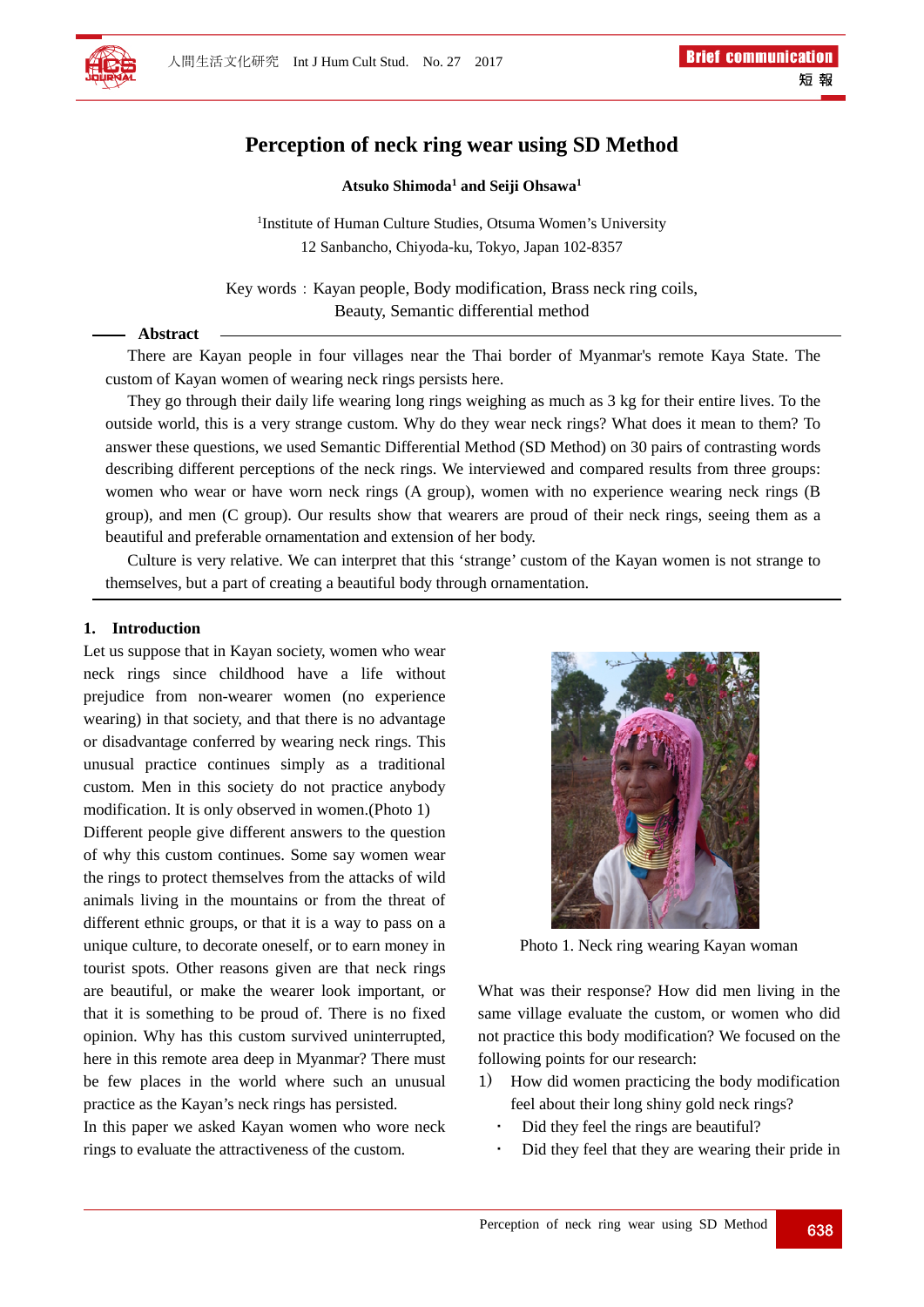their ethnic identity?

- Did they feel that the rings were very inconvenient during daily life?
- Did they feel superior to others? Did they feel that neck rings gave them dignity or authority?
- 2) How did men living in the same village feel?
	- Did they feel that these were obedient women who were preserving the culture's traditions?
	- As a member of the opposite sex, were the women attractive? Or did they feel like it was a strange custom?
- 3) How did women living in the same village but who were not making body modifications feel?
	- Is is more rational to not wear these restrictive and inconvenient neck rings, rather than preserve tradition?
	- Do you feel that neck rings are not beautiful?

We analyzed the data from this survey and from the survey respondents below.

The survey below was conducted in the same place as the main survey[1] [2].

# **2. Survey Method**

#### 2.1. Survey Area

The survey was conducted in S village, T village, R village, and P village, in the Demoso Township of Kayah State, in eastern Republic of the Union of Myanmar.

As indicated on the map (Fig.1), it is an extremely remote part of the country, reached by taking mountain roads heading east from Naypyidaw, the capital, to Demoso Township, and then deeper into the countryside from there. The turbulent Thanlwin (also called Salween) River that defines the border with Thailand, is a few kilometers east of the survey area, and runs north-south with the survey area on one side, and Thailand's Mae Hong Son Province on the other.The survey area is located at N 19° 31-38 and E 96° 38-97.

### 2.2. Period of survey

The survey was comprised of a preliminary survey conducted during the dry season of 2014.

### 2.3. Number of Survey Subjects

We surveyed 31 Kayan neck ring wearing women (wearer group), 170 non-wearing women (non-wearer group), and 111 men who lived in the same village.

2.3.1 Neck ring wearers: in preparation, a population survey was conducted of the area where the research subjects live. 85 people (10.6%) out of the total population were practicing body modification. We asked women from this group to participate in an interview-style survey. [1]

2.3.2. Neck ring non-wearers: the conditions for this survey was that these men and women live in the same village as the neck ring wearers, and that the women have absolutely no experience wearing neck rings.

2.3.3. To implement the survey, the Kayah State ministers, village mayors, elementary school heads, etc. asked for cooperation with the survey, and 10 elementary school teachers conducted individual surveys in the Karen languages, part of the Sino-Tibetan languages

2.4 Ethnic group: Lahwi tribe, a subgroup of the Kayan People.

85 women were neck ring wearers, or 10.6% of the total female population.

(Complete survey of neck ring wearers conducted by Shimoda,A. [1]



Figure 1. Survey Area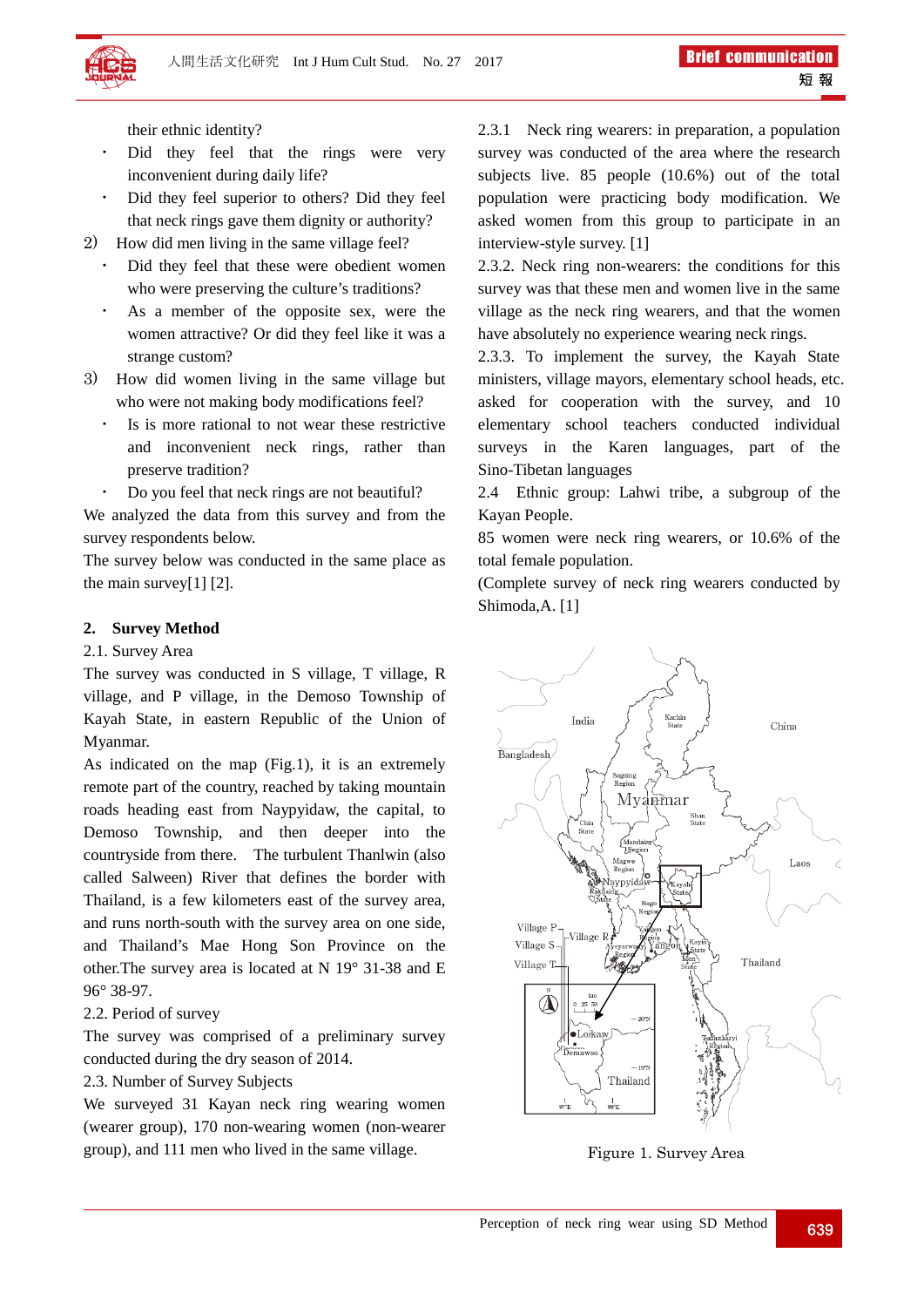

## 2.5. Oral survey Method

This survey was conducted by permission of the Kayah State government, whose senior officials guided us to the survey site in Demoso Township. By government request, teachers from the elementary schools in S village, R village, and P village came to be trained as survey-takers, and then conducted individual home-visit surveys. These Kayah language speakers asked their survey subjects each question one by one, as they had practiced, making sure to be thorough. If the survey subject could not finish the survey at one time, the survey-taker would return on another day. The completed survey data was then taken home and checked. Furthermore, we obtained the consent of the survey subjects through the village mayors of each village.

#### **2. Results and Discussion**

Questions relating to the perception of neck ring wear using Semantic Differential Method (SD Method) (5 levels of evaluation)

- 1. comfortable painful
- 2. loose constricting
- 3. wide narrow
- 4. beautiful ugly
- 5.  $tall short$
- 6. clean dirty
- 7. young old
- 8. new old
- 9. heavy light
- 10. like dislike
- 11. familiar unfamiliar
- 12. long short
- 13. feminine not feminine
- 14. traditional modern
- 15. expensive cheap
- 16. clever stupid
- 17. strong weak
- 18. strong, willed/determined fickle
- 19. obedient rebellious
- 20. good bad
- 21. mysterious mundane
- 22. useful useless
- 23. inconvenient convenient
- 24. warm cold
- 25. bright dark
- 26. quiet noisy
- 27. progressive/urban backward/provincial
- 28. proud embarrassed
- 29. important-looking unimportant-looking
- 30. safe unsafe

### A Group: wearer group

B Group: non-wearer group

## C Group: men

- 1. "comfortable painful" (Fig. 2) A 2.806 ±1.223, B 2.076 ±1.026, C 2.387 ±1.097 In the comparison of the three groups, group A perceives neck rings as somewhat painful, followed by group C and group B. However, all three groups scored below 3 points.
- 2. "wide narrow"

A  $4.000 + 0.577$ , B  $3.953 + 0.651$ , C  $3.946 + 0.616$ All three groups scored very high, nearly 4, in perceiving neck rings as "narrow".

There was hardly any difference between the three groups.

3. "loose – constricting"

A 2.355 ±1.082, B 2.818 ±1.144, C 2.441 ±0.997 All three groups perceive the neck rings as 'loose'. Perhaps this image comes from the relaxed posture and movements of neck ring-wearing women (as we observed at the survey area).

It is fascinating that group A most strongly perceives the neck rings as 'loose'.

4. "beautiful – ugly"

A 2.290  $\pm$ 1.243, B 2.571  $\pm$ 1.272, C 2.865  $\pm$ 1.210 Group A most perceived neck rings as 'beautiful', followed by group B and C. The data variation is approximately 1.2 for all groups. It is noteworthy that the self-evaluation of wearers is significantly more 'beautiful' than the other two groups.

 $5.$  "tall – short"

A 2.290 ±0.529, B 2.370 ±0.841, C 2.505 ±0.672 The neck rings have a height of  $\sim$ 20-30 cm. It appears that the length of wearers' necks have been extended by several centimeters. 'Tall' perception was group  $A > B > C$ , with the self-evaluation of group A the highest.

6. "clean – dirty" A 2.742±0.930、B 3.171±1.115、C 3.207±0.945 Since the neck rings are worn 24 hours a day, 365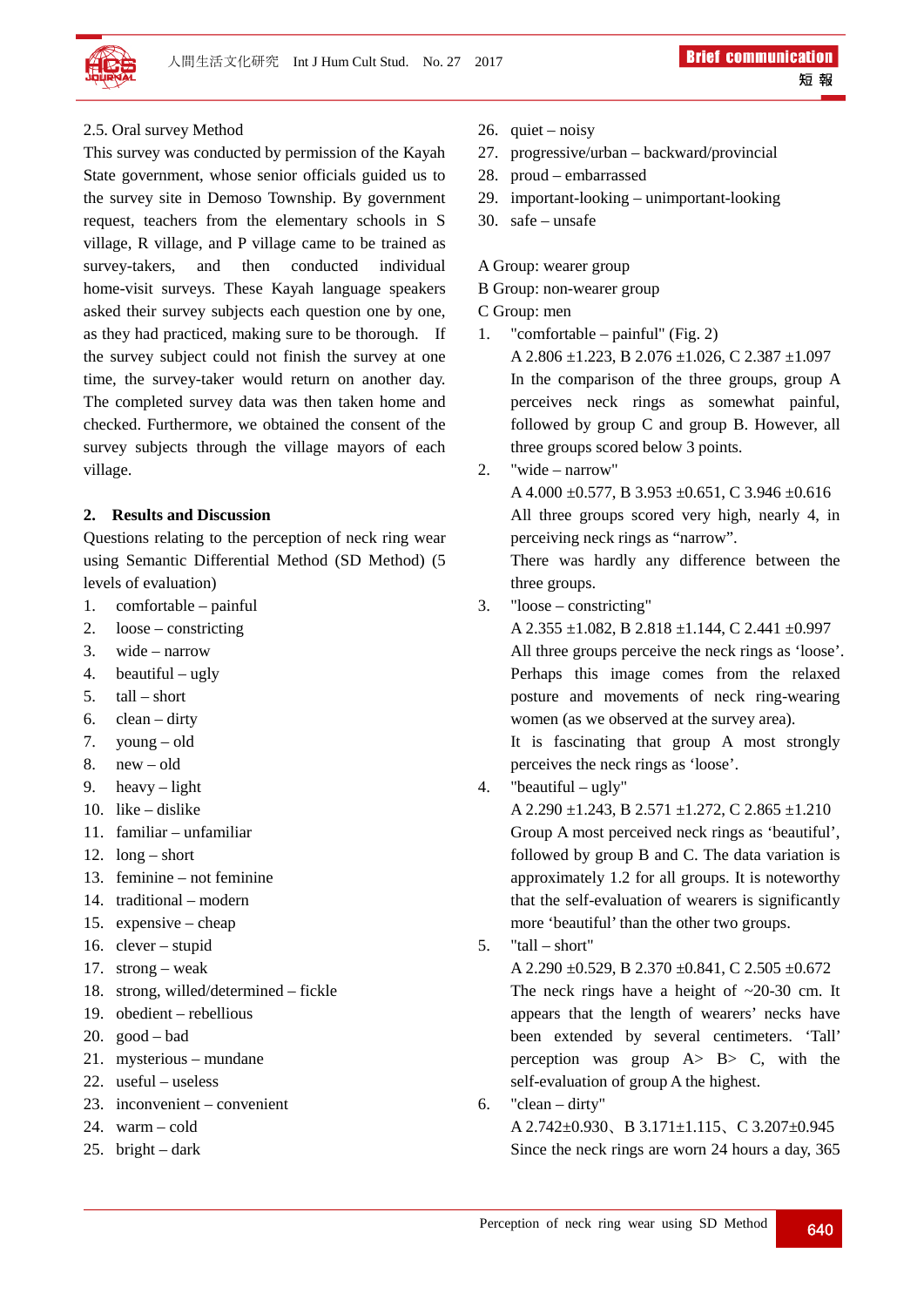

days a year, it is reasonable to imagine they are not clean. Furthermore, the survey area is a hot environment and very dusty in the dry season. Unsurprisingly, neck rings were perceived as 'dirty'. Group A scored below the midpoint, slightly inclined towards 'clean' (i.e. group A is self-affirming for this characteristic.) Group B and C's perception tended towards 'dirty'.



Figure 2. Comparison of means by 3 groups

7. "young – old"

A 2.936±0.727, B 3.418±0.854, C 3.514±0.841 Group A (neck ring wearers) felt most strongly that the rings were 'young'. In contrast, group B and C felt neck rings had an slightly 'old' image. This is another example of Group A's active self-affirming evaluation.

 $8.$  "new – old"

A 4.097±1.350, B 3.859±1.390, C 4.000±1.362

Wearing neck rings is a traditional ethnic custom. However, wearers are gradually declining. Villagers avoid neck rings as their villages modernize and have contact and exchange with the outside world. The spreading influence of Christianity is another undeniable factor. The Christian church instructs members to abandon traditional Kayan customs, so Kayan who convert are gradually giving up neck ring wear.

Thus, there is a tendency to perceive wearers as 'old'.

Most wearers in Group A are older, with few young wearers. Group A is the most aware of this fact.

All groups score close to 4.000, recognizing neck ring wear as an 'old' culture and custom.

9. "light – heavy"

A 2.161 ±0.779, B 1.777±0.834, C 1.721 ±0.690 Neck rings can weigh as much as 5 kg for adults. The rings are even heavy to hold by hand, and feel even heavier when worn on the body.

The rings are perceived as 'heavy' in the order of group  $A > B > C$ . It is interesting that men most perceive neck rings as 'heavy', while wearers most consider them to be 'light' relative to the other groups.

10. "like – dislike"

A 2.097  $\pm$ 1.423, B 3.200  $\pm$ 1.466, C 3.288  $\pm$ 1.410

For this characteristic, we investigated the psychological preference or affinity for neck rings, separate from the perception of their physical shape and weight.

Group A tend to 'like' neck rings, while groups B and C score 3.000 or more, tending toward 'dislike'. A statistical difference is detected between the former and the latter. Neck ring wearers affirm their own beauty. In contrast, both men and women non-wearers are undecided or ambivalent.

11. "familiar – unfamiliar"

A 1.452 ±0.624, B 1.971 ±1.000, C 1.901 ±0.904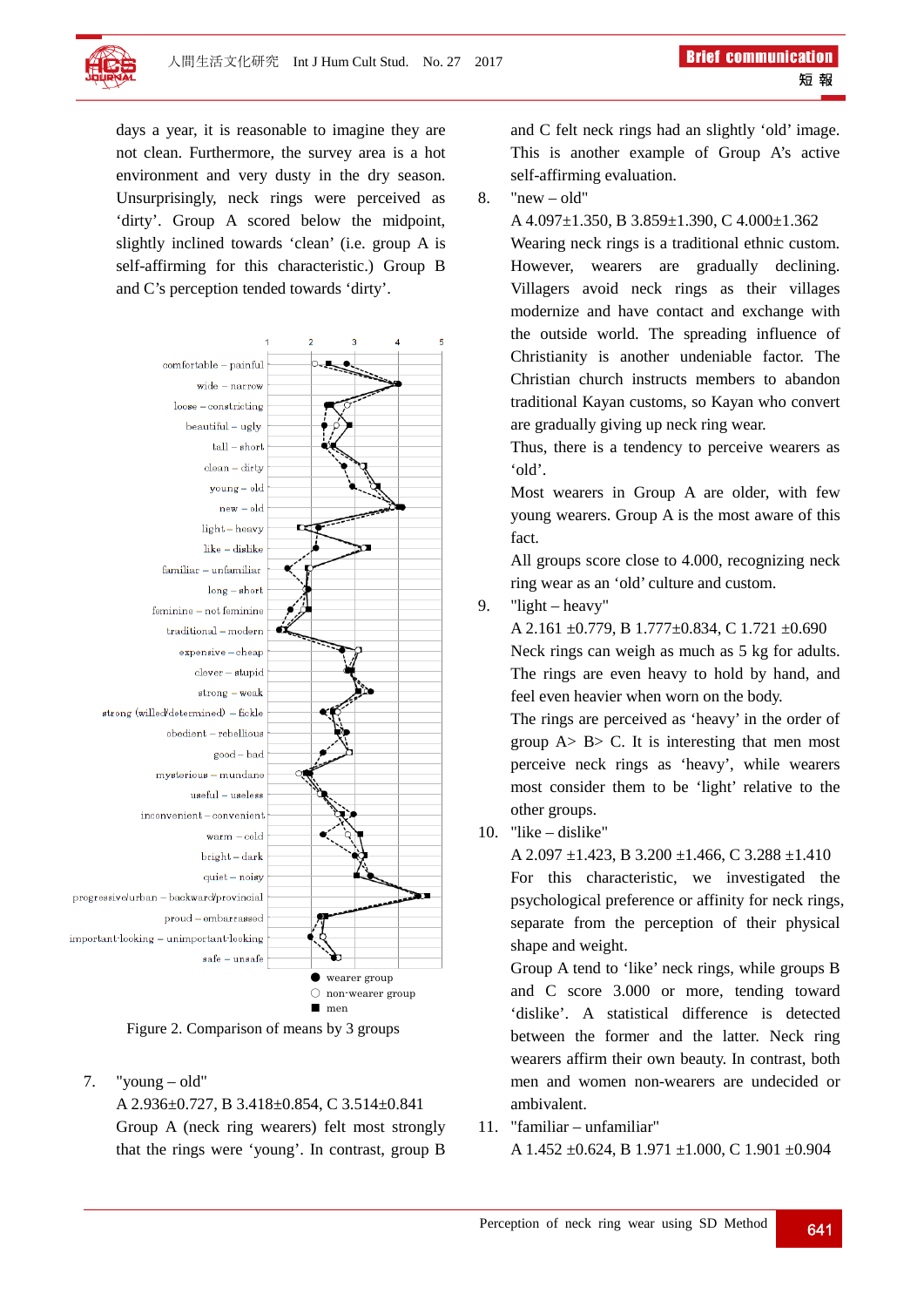

Group A, who wear neck rings as an extension of their body all year-round, score lower than B and C. It is interesting that men of group C perceive neck rings as more 'familiar' than the non-wearer women of group B.

- 12. "long short"
	- A 1.936±0.680, B 1.877±0.588, C 1.892 ±0.528

The neck rings are 7 - 8 meters long when uncoiled. Naturally, as a long object, it is perceived as 'long'.

However, the difference between the 3 groups' perceptions is very small.

13. "feminine – not feminine"

A 1.516 ±0.890, B 1.806 ±1.056, C 1.928 ±0.997 Neck ring wear is a custom practiced by women only, and is therefore a symbol of women.

As shown in the data, neck rings are universally perceived as 'feminine'. Also, wearers most strongly see themselves as 'feminine'.

14. "traditional – modern"

A 1.258 ±0.631, B 1.329 ±0.67, C 1.378 ±0.751

Needless to say, neck ring wear is the custom most strongly recognized as an ethnic tradition. Therefore, all groups strongly perceive it as 'traditional'. However, here too, A is the most conscious of this 'traditional' image, followed by B and C.

15. "expensive – cheap"

A 2.710  $\pm$ 1.006, B 3.065  $\pm$ 1.094, C 3.090  $\pm$ 1.083 Neck rings are shiny and gold, appearing to be an expensive ornament. Average values are near 3.00 for all groups. However, group A most perceived the rings as 'expensive', and the other two groups are almost equivalent. Wearers are again somewhat self-affirming.

16. "clever – stupid"

A 2.839 ±0.779, B 2.806 ±0.740, C 2.919 ±0.715 For this characteristic, there were no clear trends in the 3 groups' perceptions.

17. "strong – weak"

A 3.355 ±0.798, B 3.276 ±0.884, C 3.072 ±0.912 Both group A, B and C score more than 3, perceiving neck rings as 'weak'. Group A most strongly held this perception, followed by B and C.

18. "strong-willed/determined – fickle"

A 2.258 ±0.893, B 2.600 ±0.900, C 2.478 ±0.807 Continual wear of long and heavy neck rings requires considerable patience. Among the Kayan, wearers and are not excluded and earn a certain respect as someone who protects tradition and has perseverance. Group A most strongly evaluated themselves as 'strong-willed/determined".

19. "obedient – rebellious" A 2.807  $\pm$  0.910, B 2.759  $\pm$ 0.860, C 2.586  $\pm$ 0.847 The men of group C most perceive the custom as 'obedient', then women of group B, and least, group A. In other words, group A perceives less than the other groups that they are 'obedient'.

Perhaps neck ring wear seems 'obedient' when seen by others. This difference between the perception of wearers by non-wearers, and wearers' self-perception, is very interesting.

20. "good – bad"

A 2.258  $\pm$ 1.182, B 2.865  $\pm$ 1.367, C 2.883  $\pm$ 1.353 When evaluating the overall impression of neck ring wear, group A has the most self-affirming 'good' evaluation, 0.6 points higher than the other two groups.

21. "mysterious – mundane"

A 1.968 ±0.875, B 1.706 ±0.888, C 1.865 ±0.847 The unusual custom of wearing this long neck ring is perhaps mysterious and strange when seen by the outside world. Interestingly, the Kayan themselves perceive the custom as 'mysterious'. Kayan women most strongly perceive it as 'mysterious', with Kayan men following. Of the three groups, wearers had the weakest 'mysterious' perception.

22. "useful – useless"

A 2.290  $\pm$ 0.824, B 2.194  $\pm$ 0.944, C 2.225  $\pm$ 1.042 Needless to say, neck rings are impractical. To an observer of the outside world, it is a rather unnecessary ornament. However, people in this village from all three groups do not see the rings as 'useless', and will admit some practicality. While we are not able to find statistical differences between the three groups, it seems from their data that the collars have a somewhat 'practical' image.

23. "convenient – inconvenient" A 2.968  $\pm$ 1.080, B 2.606  $\pm$ 1.213, C 2.685  $\pm$ 1.198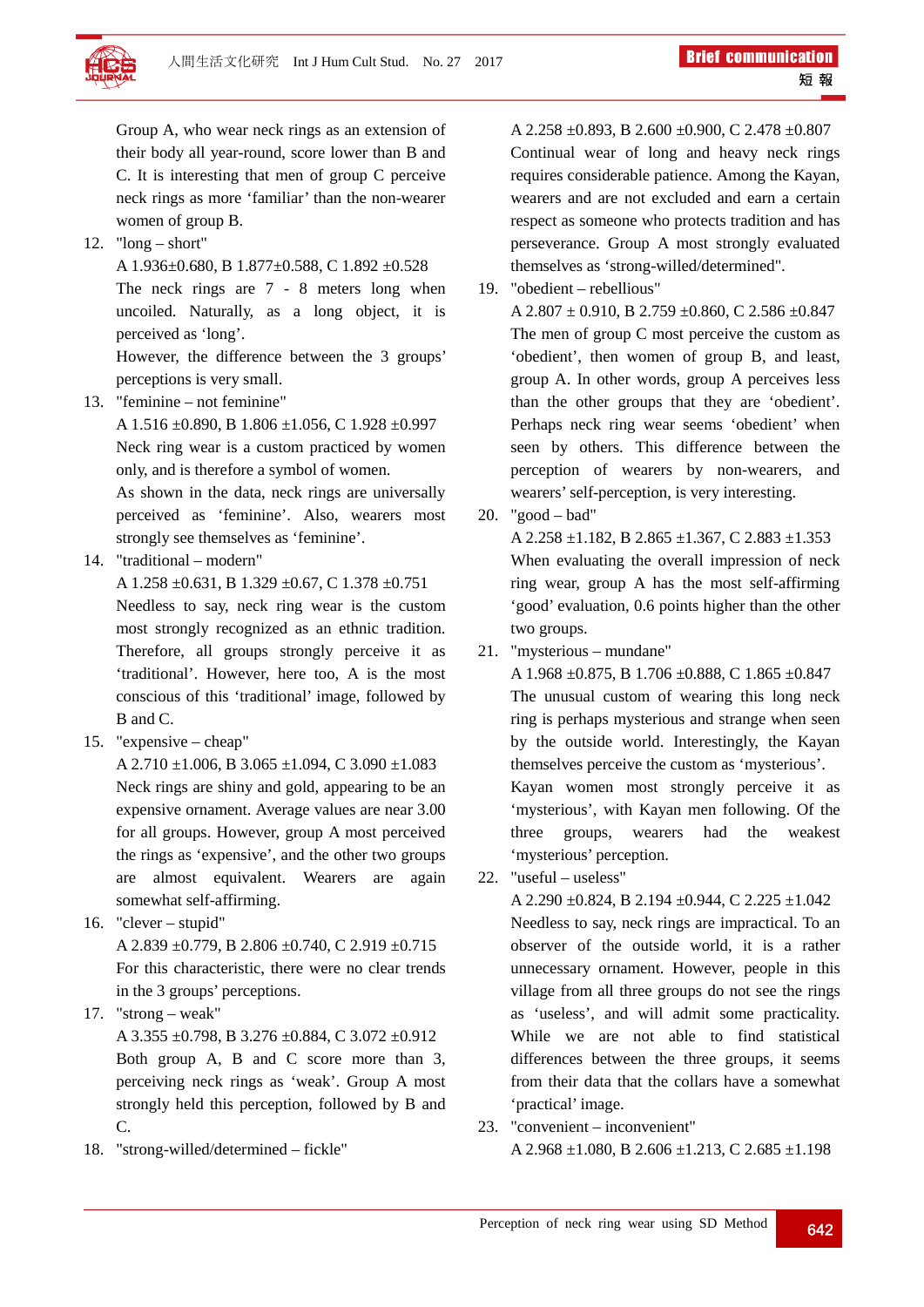

This characteristic trends the same as the previous item.

It seems natural to perceive the neck rings as 'inconvenient'. Survey results show that group A perceives them as 'inconvenient', while group B and C feels less so.

24. "warm – cold"

A 2.258 ±0.930, B 2.835 ±1.322, C 3.108 ±1.186 This characteristic investigates the perception of the cold brass neck rings.

Although 'cold' may spring immediately to mind, it is surprising that group A in fact perceives them as 'warm', not 'cold'. There are significant differences between the group B and C.

25. "bright – dark"

A  $3.000 \pm 1.155$ , B  $3.147 \pm 1.058$ , C  $3.216 \pm 1.115$ Here we indirectly asked about the 'bright' image of neck rings in a metaphorical way, trying to reveal the subconscious view of neck rings. All groups scored in the middle of the scale, neither 'bright' nor 'dark'.

26. "quiet – noisy"

A 3.355 ±0.877, B 3.353 ±0.938, C 3.018 ±0.934 As with the previous question, the results do not bear not special interpretation. All three groups perceive neck rings as somewhat 'noisy'.

- 27. "progressive/urban backward/provincial" A 4.452 ±0.961, B 4.547 ±0.800, C 4.649 ±0.627 This was the highest scoring characteristic in the survey. The "backward" and "provincial" perception was very strong in all 3 groups, with  $C > B > A$ .
- 28. "proud embarrassed"

A 2.194  $\pm$ 1.276, B 2.224  $\pm$ 1.119, C 2.306  $\pm$ 1.077 Kayan women's pride is highest in group A, followed by B and C. However, all groups score in the low 2 points, perceiving the custom as a source of pride for the Kayan people.

29. "important-looking – unimportant-looking" A 1.968 ±0.836, B 2.271 ±1.031, C 2.243 ±0.956 Like the previous question, there is a strong sense of esteem evident. Especially group A scored under 2 points, indicating a strong sense of self-esteem and a high regard for neck rings.

30. "safe – unsafe"

A 2.516  $\pm$ 1.222, B 2.612  $\pm$ 0.931, C 2.622  $\pm$ 1.088 As with other body modification, neck rings may have been worn to provide some kind of physical safety. As with tattoos, neck rings may have been a means to prevent injuries or to protect women from foreign enemies. However, in modern times peace is almost guaranteed, and the area Kayan people inhabit (while inconvenient) is extremely peaceful, without invasion or harm from foreign enemies. It follow then that these days the neck rings are not perceived to confer any special safety.

Through the comparison of perceptions of the 3 groups regarding the 30 characteristics covered in the survey, I have studied the meaning and image of neck rings to the Kayan people. It appears that a wearer is proud of her rings, seeing them as a beautiful and preferable ornamentation and extension of her body.

Culture is very relative. We can interpret that this 'strange' custom of the Kayan women is not strange to themselves, but a part of creating a beautiful body through ornamentation.

### **References**

[1] Shimoda, A. (2015), *Body Modification / Ornamentation and Value System of Kayan Women: Based on a 2013-2014 Survey of Current Lifestyle Conditions in a Remote Region of Myanmar*, Tokyo, Kasei Kyouikusha Publishing Co., pp.1-103.

[2] Shimoda, A. and Ohsawa, S. (2017), *A quantitative aesthetic study on body modification (neck ring wear) by Kayan women*, Tokyo, International Journal of Human Culture Studies., pp.610-620.

(Received September 2, 2017; accepted October 6, 2017)